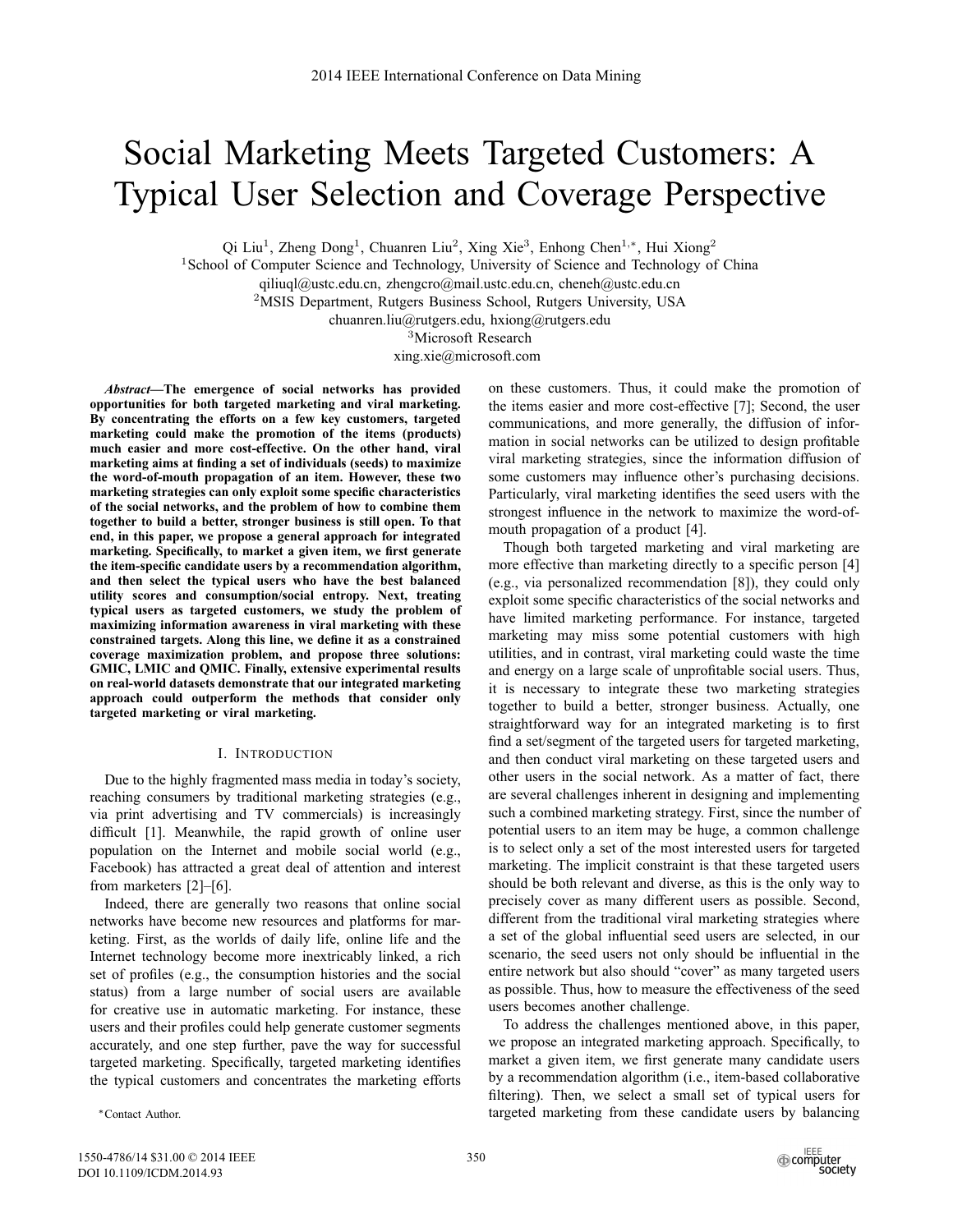the utility scores and the entropy. Here, the utility of one candidate user is also measured by collaborative filtering, and the entropy of the entire user set could be computed based on multiple features (e.g., preference diversity and social diversity). Then, treating typical users as constraints, we study the problem of maximizing information awareness in viral marketing with these constrained targets. Specifically, we formulate this constrained viral marketing as a constrained coverage maximization problem. In addition to proposing a naive greedy solution, we also establish mathematically sound approximations and bounds, which lead to convex optimization and globally optimal solutions. Finally, extensive experimental results on real-world datasets demonstrate that our integrated marketing approach outperforms the methods considering only targeted marketing or viral marketing.

To the best of our knowledge, this is the first attempt on a comprehensive study of marketing strategies that integrate targeted marketing and viral marketing in online social networks. Specifically, our solution identifies the most profitable potential users and accordingly selects the most influential seeds to optimize the marketing performance. Meanwhile, the proposed integrated marketing approach is a general framework and each step is open to some other algorithms.

## II. RELATED WORK

The related literature can be grouped into two categories. The first category includes the related works of exploiting online social networks for improving marketing performance. The second category includes a brief discussion of the studies on maximum set coverage.

**Marketing on Online Social Networks.** Designing marketing strategies using social network analysis has been studied by employing various techniques and approaches, e.g., marketing through the media like emails [9], social events [10], social search engine [11] and social web pages [12]. However, the vast amount of information tends to overwhelm marketers [13], and it is essential to figure out one or a few customer segments to target. Therefore, comparing to the entire marketing process (a set of activities for choosing target markets, understanding user behavior and providing superior user value), we mainly focus on reviewing the marketing strategies by identifying the targeted customers.

Typically, the decision of whether or not to market to a particular user is based solely on his/her profiles or the population segment to which he/she belongs [4]. For each marketing effort, the first critical challenge is to accurately infer user profiles based on the data available in social networks (e.g., social connections) [14] or the implicit information revealed by the user generated content on the web (e.g., the style preferences) [15]. User profile not only includes the information about user demographics, but also consists of user's social status, personal interests and preferences, etc. For instance, for marketing to the enterprise customers, Zeng et al. proposed to infer users' employment affiliation information from social activities by a classification method [16]. Cho et al. developed a way of modeling social user mobility, and this

model could reliably predict the locations and dynamics of customer movement [17]. Jamali et al. designed a random walk model combining the trust-based and the collaborative filtering approach for inferring customer preference [18]. Actually, most of the techniques like classification and sequence discovery in data mining could be applied to customer segmentation and selection [19]. After segmenting customers, marketers can now offer differentiated marketing strategies to the targeted customer groups, such as personalized recommendation [8], [20], price advertising [21] and viral marketing [22].

Viral marketing takes advantage of the fact that customers in social networks are strongly influenced by the opinions of their peers. Thus, we could inexpensively promote a new product by marketing primarily to a set of the seed users with the strongest influence  $[4]$ . Along this line, there are generally three types of research directions: measuring the information transition probability between two neighbors [23], modeling the information propagation process [6], [24]–[26], and applying social influence to viral marketing [22]. Though it is important to learn the influence propagation probability between two neighbors, this problem is beyond the scope of this paper, and we mainly focus on the second and the third directions. For describing the dynamics of information propagation, the idea of Independent Cascade(IC) model [25] and Linear Threshold (LT) model [26] are widely used. Unfortunately, the influence spread (i.e., the expected number of nodes that will be influenced) computation under these models is #P-hard [6]. Thus, Monte-Carlo simulation, which is very time-consuming, is employed to approximate the influence. To avoid Monte-Carlo simulation, Aggarwal et al. [27] proposed a stochastic information flow model, and Xiang et al. [28] proposed a linear social influence (Linear) model. Due to the inefficiency of traditional information propagation models, most of existing work on viral marketing (also called as social influence maximization) has to make a tradeoff between effectiveness and efficiency. The typical approaches include CELF [29], PMIC [6], SIMPATH [30], IRIE [31] and UBLF [32]. To the best of our knowledge, only Ref. [33] studies the problem of viral marketing with some constrained target users. Unlike our scenario, Ref. [33] tries to find the minimum size seed set for activating at least a given number of nodes in the targeted set.

**Maximum Coverage Problem.** Actually, the above social influence maximization problem (viral marketing) is a variant of the set cover problem which has been well studied [34]. The reason is that this type of problems has broad applications, such as recommendation [35], ensemble pruning [36], tag selection [37], and document summary [38]. Though these problems are generally NP-hard, the optimization functions are usually monotone and submodular. Thus, using a simple greedy algorithm we could achieve a solution that is guaranteed to have an approximation ratio of  $(e-1)/e \approx 0.6321$ <br>(here e is the base of the natural logarithm). However, if (here  $,e$  is the base of the natural logarithm). However, if there are some constraints, e.g., budgets [39], prior domain knowledge [40] or the must-cover constraint (as shown in this paper), more complex solutions should be designed.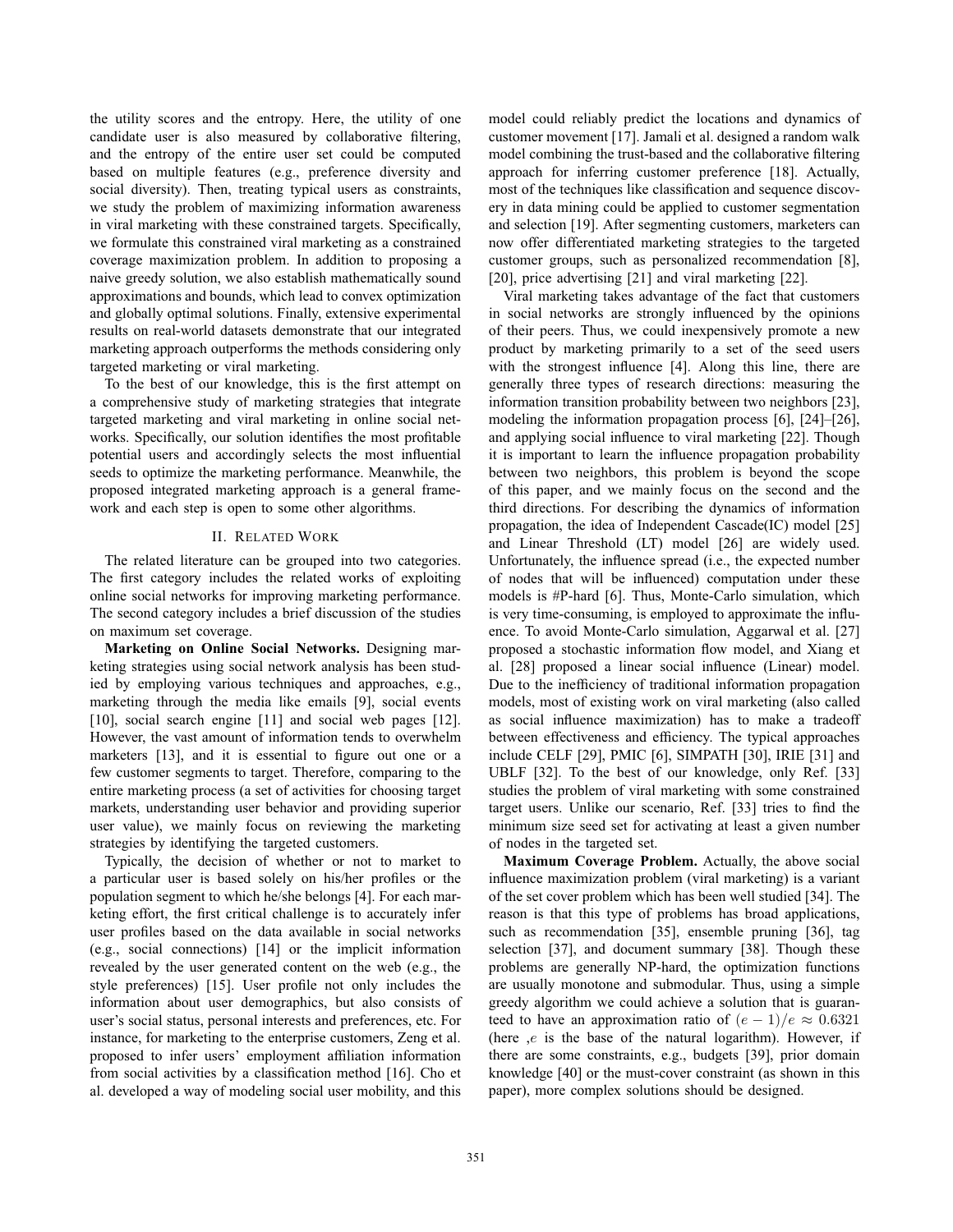

Fig. 1. Flowchart of the marketing strategy

| SEVERAL IMPORTANT MATHEMATICAL NOTATIONS. |                                                                      |  |  |  |  |
|-------------------------------------------|----------------------------------------------------------------------|--|--|--|--|
| <b>Notations</b>                          | Description                                                          |  |  |  |  |
| $f_{i\rightarrow j}$                      | influence from node i to j, j-th entry of $f_i$                      |  |  |  |  |
| $\boldsymbol{R}$                          | information-awareness matrix, $R_{ii} = 1$ if node j is covered by i |  |  |  |  |
| I                                         | the set of the items (e.g., products)                                |  |  |  |  |
| T                                         | the set of the training users                                        |  |  |  |  |
| U                                         | the set of the typical users                                         |  |  |  |  |
| ${\cal S}$                                | the set of the seed users                                            |  |  |  |  |
| $K_U$                                     | size of the typical user set                                         |  |  |  |  |
| $K_S$                                     | size of the seed user set                                            |  |  |  |  |
| r(u)                                      | the utility score of a user $u$                                      |  |  |  |  |
| $H_0(U)$                                  | the normalized joint entropy of the entire set of users $U$          |  |  |  |  |
|                                           | parameter, balance the effect between utility and entropy            |  |  |  |  |

TABLE I

## III. INTEGRATED MARKETING

In this section, we first give the preliminaries and problem formulation. Then, we describe the integrated marketing approach in detail. Actually, Fig. 1 shows the flowchart of the proposed marketing approach. Given the item for marketing, we first generate many candidate users that may like this item (e.g., the users with high utilities) by a recommendation algorithm. Since the number of these candidate users is usually too large for effective marketing, we then select a comparably small set of targeted users (typical users, e.g., users 1, 2, 3 in the figure) for targeted marketing by jointly modeling their utility scores and entropy. Next, we treat these targeted users as constraints when conducting viral marketing. Thus, we select a set of seed users (e.g., users  $4, 5, 6$  in the figure), the influence of whom could not only cover the targeted users but also cover as many other users as possible. In this way, marketing on these seed users will lead to both the maximum adoption and maximum information awareness of this item. Each step is illustrated in the following subsections. For better illustration, Table I lists some mathematical notations.

## *A. Problem Statement and Formulation.*

*1) Preliminaries:* For better introducing our integrated marketing approach, we first show the general notations and issues related to the traditional social influence modeling and social marketing problem. Here, we start from viral marketing, i.e., the social influence maximization problem. Assume  $G = (V, E, T)$  is a social network, where  $V = \{1, 2, ..., n\}$  is the node/user set and edge set  $E$  represents all the connections between nodes.  $\mathbf{T} = [t_{ij}]_{n \ast n}$  is the transition matrix for information propagation i.e.  $t_{ij}$  represents the information information propagation, i.e.,  $t_{ij}$  represents the information propagation probability from node  $i$  to node  $j$ . If there is a connection from *i* to *j* in E, then  $t_{ij} > 0$ , otherwise  $t_{ij} = 0$ .<br>Note that we assume T is given in this paper. Also G is Note that we assume  $T$  is given in this paper. Also,  $G$  is usually assumed to be directed, as influence propagation is specific to direction in the most general case [27].

With graph  $G$ , viral marketing uses the influence propagation models (including IC [25], LT [26] and Linear [28]) to compute the influence spread  $f_i$  for each node *i* following some defined rules. Specifically,  $\mathbf{f}_i = [f_{i\rightarrow 1}, f_{i\rightarrow 2}, ..., f_{i\rightarrow n}]'$ ,  $\mathbf{a}_i \times \mathbf{b}_i$  rector, denotes the influence distribution of node *i* a  $n \times 1$  vector, denotes the influence distribution of node i on each node in the network. Thus, the total influence spread of node  $i$  in network equals to the sum of the influence of of node *t* in network equals to the sum of the influence of<br>node *i* to other nodes, namely  $f_{i\to V} = \sum_{j \in V} f_{i\to j}$ . We can<br>see that  $f_{i\to V}$  is actually the expected number of the nodes see that  $f_{i\rightarrow V}$  is actually the expected number of the nodes that will be influenced by  $i$ . Now, let's take Linear model as an example for illustrating the computation of  $f_{i\rightarrow j}$  and  $f_{i\rightarrow V}$  [28]: if i equals to j, then  $f_{i\rightarrow j} = \alpha_i$  (e.g., 1) and  $\alpha_i$  is the prior self-confidence of node *i* for spreading the information; Otherwise,  $f_{i\to j} = d_j \sum_{k \in N_j} t_{kj} f_{i\to k}$ , where  $N_i = \{u \in V | (u, i) \in E\}$  and parameter  $d_i \in (0, 1]$  is the  $N_j = \{u \in V \mid (u, j) \in E\}$  and parameter  $d_j \in (0, 1]$  is the damping coefficient. Thus, the computation of  $f_{i\rightarrow j}$  follows an iterative process, and the iterative computation for the entire  $f_i$  (also  $f_{i\rightarrow V}$ ) quickly converges in  $O(|E|)$  time.

Given the  $f_{i\rightarrow V}$  computed by a specific influence propagation model, traditional work on viral marketing usually aims at finding a set of seed nodes  $S(S \subset V \text{ and } |S| = K_S)$  with the biggest  $f_{\alpha}$ ,  $\ldots$  In this way, if using the seeds in S to spread biggest  $f_{S\rightarrow V}$ . In this way, if using the seeds in S to spread the information, we could get the maximum influence spread, i.e., the expected number of successfully influenced nodes.

However, there are two limitations of the traditional methods. First, the seeds with the maximum influence spread may not result in the maximized information awareness on the network. Let's consider an example as shown in Fig. 2, where we have a toy social network and two seed candidates highlighted in black for viral marketing, i.e., node 1 and node 2. Fig. 2(a) and Fig.  $2(b)$  illustrate the simulated influence spread results for these two candidate seeds, respectively. Since node 1 successfully made node 4, 5 and 6 active (Fig. 2(a)), and node 2 only influenced node 4 and 5 (Fig. 2(b)), thus node 1 will be chosen as the seed for influence spread. However, if we observe the network more carefully, we could find that it may be more appropriate to choose node 2 as the seed rather than node 1. The reason is that node 2's influence spread distribution is much more balanced than node 1, and thus it has the ability to make more people aware of the specific information. Here, we could measure the information awareness by the probability that targeted node knows about the information (e.g., about an item), and this is a relaxed definition of "being influenced" (which could be interpreted as really buying that item). Actually, in some marketing and advertising applications [3], [33], the service providers care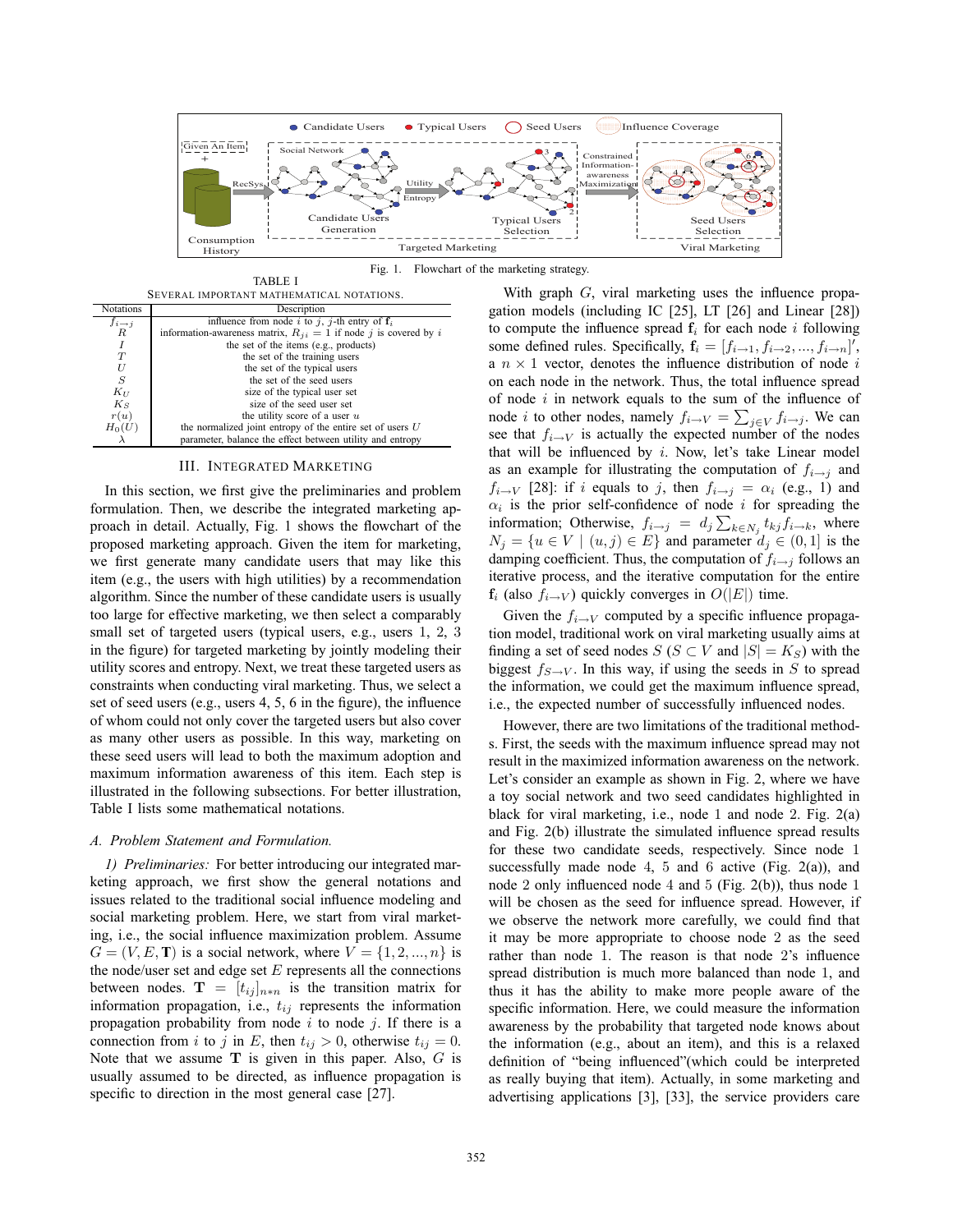

more about the number of people aware of their products rather than just the expected number of influenced ones. That is, we should also pay attention to the real distribution of the information spread  $f_i$  of candidate seed i.

Second, the selected seeds may not cover some important users with high utilities (i.e., the users that have high probability of buying this specific item). For instance, suppose we now want to promote a game product on the social network shown in Fig. 2 and we know that node 3 (a teenage boy) is possibly interested in this game, then we should also choose node 2 as the seed for marketing rather than node 1, since the influence of node 2 could cover the targeted node 3 very well.

In summary, in some real-world scenarios, it is important to make more people aware of the specific information, and also some of the important individuals (the targeted users selected in targeted marketing) must be covered (i.e., they should be influenced by the selected seeds so as to be aware of this information). To that end, in the following, we explain the formulations of our integrated marketing approach.

*2) Problem Formulation:* First, we introduce an asymmetry "information-awareness matrix" R, where  $R_{ji} = 1$  if node j is covered by node i, and  $R_{ji} = 0$  otherwise. Here, the "coverage" is measured by the pairwise influence strength, i.e., if  $\bar{f}_{i\to j} > t$  (*t* is a threshold (e.g., 0.1)) then we assume node *i* is covered by node *i* and  $R_{ii} = 1$ . In other words node j is covered by node i and  $R_{ji} = 1$ . In other words, under the influence of node  $i$ , node  $j$  becomes aware of this information. Actually,  $f_{i\rightarrow j}$  can be computed by any existing influence model, e.g., Linear [28]. According to the previous discussion (e.g., the example shown in Fig. 2), the benefits of using R rather than  $f_{i\rightarrow j}$  are: First, the balance of the influence distribution could be considered. Thus, we may evaluate the performance of the candidate seeds more precisely; Second, the final goal of the integrated social marketing could be more easily achieved, as we can conveniently judge if one targeted node is covered or not. However, there is also one underlying shortage of  $R$ : When evaluating a set of seeds, the effect of influence enrichment between these seeds are not included (i.e.,  $f_{i \to j} < t$  and  $f_{k \to j} < t$ , while  $f_{\{i,k\} \to j}$  maybe larger than  $t$ ). Since the seeds are usually far away from each other in the social network and there are limited influence enrichment, we just omit this phenomenon in this paper.

Then, the problem of the non-constrained informationawareness maximization problem can be formulated as:

$$
\max_{p} \|Rp\|_0,
$$

where  $p$  is a  $n \times 1$  vector, representing whether the node  $i$  is selected as a seed ( $p_i = 1$ ) or not ( $p_i = 0$ ). In practice this

maximization problem is often constrained by the number of selected seed nodes, e.g.,  $K_S$ :

$$
\mathbf{1}'p = \sum_i p_i = K_S,
$$

where  $\mathbf{1} \in \mathbb{R}^{n \times 1}$  is a vector of ones.

In targeted marketing, denote  $U$  as the set of targeted customers that must be covered by the selected seeds, then we have another constraint:

$$
\{Rp\}_j \ge 1, \ \forall j \in U.
$$

In summary, the problem that we would like to optimize for the integrated marketing is as follows

$$
\max_{p} \|Rp\|_{0},
$$
\n
$$
s.t. \mathbf{1}'p = K_{S},
$$
\n
$$
\{Rp\}_{j} \ge 1, \forall j \in U,
$$
\n
$$
p_{i} \in \{0, 1\}, \forall i \in V.
$$
\n
$$
(1)
$$

In the following, we first illustrate the strategy of selecting typical users  $U$  in targeted marketing. Then, we propose several solutions for this constrained information-awareness maximization problem to get better marketing performance.

# *B. Targeted Marketing*

In this subsection, we describe the way of selecting typical users  $U$  for targeted marketing by jointly modeling the customers' utility scores and their entropy.

*1) Problem Statement and Solution:* In this paper, we formulate the typical user selection problem as follows. Given an item for marketing and a small set of users  $T$  who have shown their preferences to this item (e.g., have bought this item in the training set), we seek another set of users  $U$  (who have not expressed their preferences to this item, i.e.,  $U \cap L = \emptyset$ ) that are the most "typical" to the marketer in the context of marketing this item on the social network.

It is possible to represent "typical" by many different *indicators*. Without loss of generality, this paper focuses on two of them, one user-level indicator: utility, and one setlevel indicator: diversity. The intuition is that a useful selection of typical users contains *relevant* users referring to the given item. Furthermore, the users should be able to cover most of the segmentations of the candidate users (i.e., with *diverse* characteristics). Then, the goal is to find a subset  $U^*$  that maximizes the objective function  $g(U)$ :

$$
g(U) = \lambda \sum_{u \in U} r(u) + (1 - \lambda)H_0(U), \tag{2}
$$

where  $r(u)$  represents the utility score of a user  $u$  and the diversity function  $H_0(U)$  is the normalized joint entropy of the entire set of users  $U$ . We balance them by specifying a parameter  $\lambda$ . The maximization problem is that:

$$
U^* = \underset{U \cap L = \varnothing, |U| = K_U}{\arg \max} g(U). \tag{3}
$$

Before introducing the way of computing  $r$  and  $H_0$ , we should note that the above formulation is similar to that in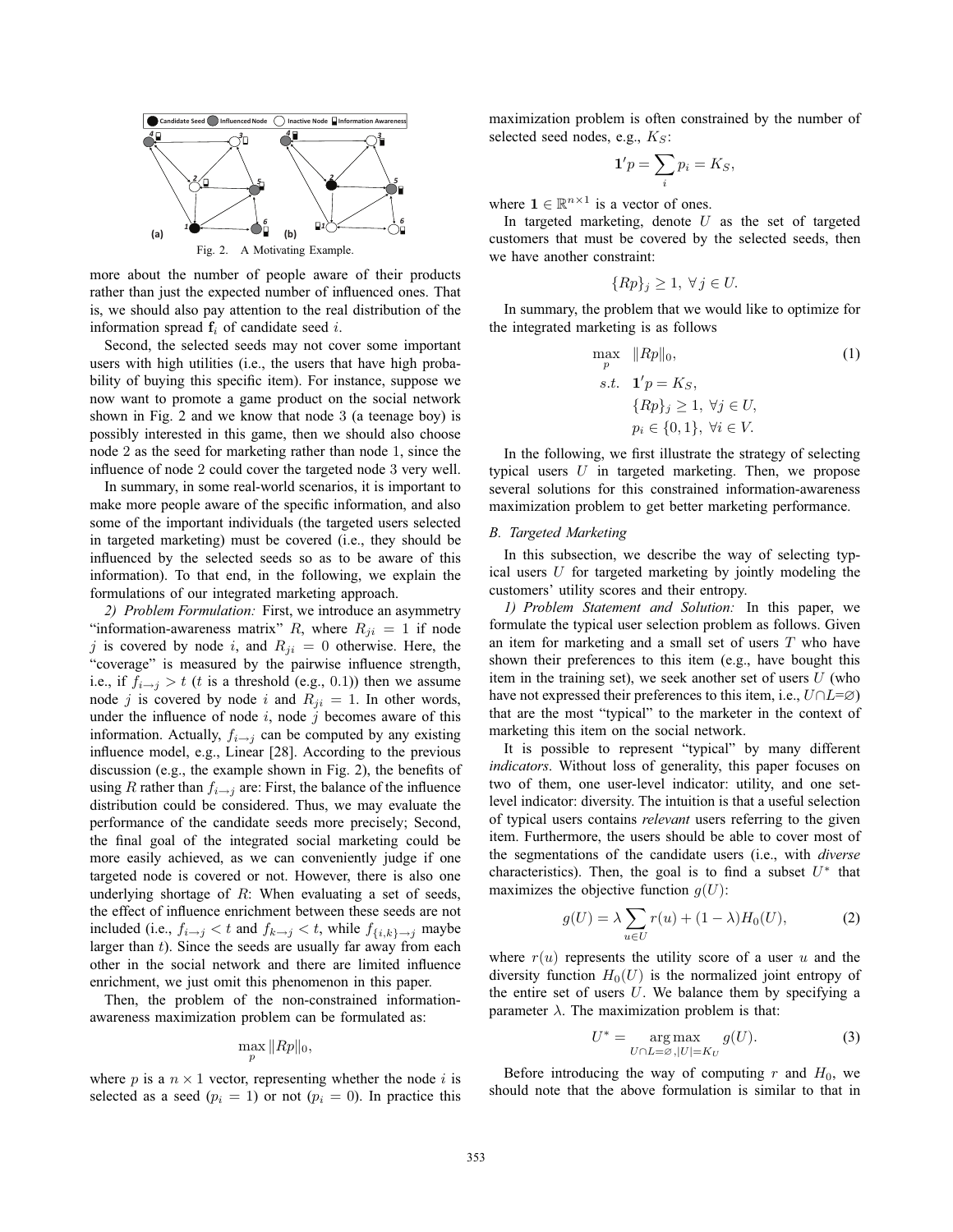Ref. [41], where a set of social media responses to online news articles are selected. Moreover, following the similar proof strategy given in Ref. [41], the entropy of a user set is a monotonic non-decreasing submodular function [42]. Combining with the way of computing  $r$  (shown later), we could easily conclude that  $q(U)$  is also a monotonic non-decreasing submodular function. For this kind of function, we do not have to exhaustively search the space of all possible user subsets, but use a simple greedy algorithm which guarantees that the approximation is within  $(1-1/e)$  of the optimal result.<br>Initially  $II - \emptyset$  and we select a set of candidate users by Initially,  $\overline{U} = \emptyset$  and we select a set of candidate users by computing  $r(u)$ . The candidate users are those who may prefer computing  $r(u)$ . The candidate users are those who may prefer the given item in the near future. Having said that the number of candidate users are usually too large to market, and then we select the typical ones into  $U$  from these candidate users (following Eq. (2)): First, the user with the highest  $r(u)$  is put into  $U$ . After that we iteratively add a new user  $u$  (selected from the candidate user set), as long as  $u$  could provide the biggest boost into objective function  $g(U)$  if it was added into the set  $U$ . This iterative process will keep running until the targeted user set size is  $K_U$ .

*2) Utility and Entropy Computation:* We show the way of computing the utility score for a single user  $(r(u))$  and the entropy score for a set of users  $(H_0(U))$ , respectively. First, given an item and a set of users  $T$  who have consumed this item, we use an item-based collaborative filtering [8] to compute  $r(u)$ . As a kind of recommendation algorithm, item-based collaborative filtering could address the data sparsity problem very well and thus generate high quality candidate/relevant user recommendations to each item. Since the focus of this paper is not to devise more sophisticated means to calculate user-item similarity, we choose Jaccard measure, which has performed well in binary preference data [43].

$$
r(u) = sim(u, a) = |I_u \cap I_a| / |I_u \cup I_a|,
$$
 (4)

where  $I_u$  are the items that user u likes and  $I_a$  are the items that are most similar (i.e., often consumed together) to item a. After that, candidate user set is generated by selecting top users with the largest Jaccard similarities.

Second, we show the way of computing  $H_0(U)$ , which is motivated by the method in Ref. [41]. Given a user set  $U$ and the features (will be introduced later) used to collectively select typical users, we treat these features as binary random variables. Let  $H_0(U)$  denote the normalized entropy of the user set U, and it is measured by  $H_0(U) = H(U)/log(d),$ where *d* is the number of binary feature variables and  $H(U) = \sum_{r=0}^{d} f(r-1) \log(r) f(r-1)$  and  $g(f(r-1))$  is the  $-\sum_{i=0}^{d} p(f_i = 1) log(p(f_i = 1))$  and  $p(f_i = 1)$  is the probability that feature f, has the value of 1 given all users probability that feature  $f_i$  has the value of 1 given all users in  $U$ . The intuition is that we favor adding the users with different non-zero features from those already in  $U$  to increase diversity. In this paper, we focus on two types of features for computing the entropy, the consumption feature and the social feature. Specifically, for the consumption feature, each item in the system stands for a feature variable, and if the given user consumed this item then  $f_i = 1$ . For the social feature, each social user in the system is a feature variable, and if the given

user has social connections with this user then  $f_i = 1$ . We can see that these two features capture the diversity of typical user set from different aspects, i.e., preference diversity and social diversity, respectively.

At last,  $\lambda$  could balance the effect between utility and entropy: if  $\lambda = 0$ , the entropy is highlighted; if  $\lambda = 1$ , only the utility is considered. We should note that, this targeted marketing framework is a general and open model which could handle more indicators and features.

# *C. Constrained Viral Marketing*

We describe the solution for viral marketing to maximize the information awareness with the constraint that the targeted typical users must be covered. Unfortunately, optimizing the  $L_0$ norm in Eq. (1) is NP-hard, thus in the following we explore both natural heuristics and mathematically sound relaxations to derive the optimal solutions. Specifically, we will introduce a naive greedy algorithm (GMIC), and algorithms using linear (LMIC) and quadratic (QMIC) programming, respectively.

*1) Greedy Algorithm (GMIC):* Our algorithm GMIC (**G**reedy for **M**aximum **I**nformation **C**overage) for Eq. (1) is a variant of the set cover solution. Initially,  $S = \emptyset$ . At each iteration it adds a new node i into S (i.e.  $n_i \leftarrow 1$ ) iteration, it adds a new node  $i_{max}$  into S (i.e.,  $p_{i_{max}} \leftarrow 1$ ), where  $i_{max}$  is selected from the nodes that maximize the increment on the coverage of the targeted users  $U$ . When there are multiple candidates maximizing the targeted coverage, we choose the one that leads to the maximum information coverage on the nodes of the entire network.

| <b>Algorithm 1:</b> GMIC( $R, K_S, U$ ).                                                                                                                       |
|----------------------------------------------------------------------------------------------------------------------------------------------------------------|
| 1: $p \leftarrow \mathbf{0} \in \mathbb{R}^{n \times 1}$ .                                                                                                     |
| 2: for $k=1$ to $K_S$ do                                                                                                                                       |
| 3: $C \leftarrow \{j   \sum_{i:p_i=1} R_{ji} > 0\}.$                                                                                                           |
| 4: $i_k \leftarrow \arg \max_{i:p_i=0} \sum_{j \in U \setminus C} R_{ji}.$<br>5: $i_{max} \leftarrow \arg \max_{i \in i_k} \sum_{j \in V \setminus C} R_{ji}.$ |
|                                                                                                                                                                |
| Set $i_{max}$ as any $i \in i_k$ if multiple candidates returned.<br>6:                                                                                        |
| $p_{i_{max}} \leftarrow 1.$<br>7:                                                                                                                              |
| 8: end for                                                                                                                                                     |

*2) Linear Programming (LMIC):* Having said that the optimization of  $L_0$  norm is generally NP-hard, we can replace the  $L_0$  norm with  $L_1$  norm, as done in BP (Basis Pursuit) [44] and Lasso (least absolute shrinkage and selection operator) [45]. Therefore, we would like to maximize  $||Rp||_1 = 1'Rp$  instead<br>of  $||Rp||_2$ . Also, there are several ways to relay the discrete of  $||Rp||_0$ . Also, there are several ways to relax the discrete constraints  $p_i \in \{0, 1\}$ . Here we adopt a simple approach with  $p_i \in [0, 1]$ . Once the relaxed p is returned, we can select the  $K<sub>S</sub>$  nodes with higher values in  $p$ . In summary, we would like to propose another solution LMIC (**L**inear programming for **M**aximum **I**nformation **C**overage) by

$$
\max_{p} \quad \mathbf{1}'Rp, \tag{5}
$$
\n
$$
s.t. \quad \mathbf{1}'p = K_S, \tag{3}
$$
\n
$$
\{Rp\}_j \ge 1, \ \forall j \in U, \quad 0 \le p_i \le 1, \ \forall i \in V.
$$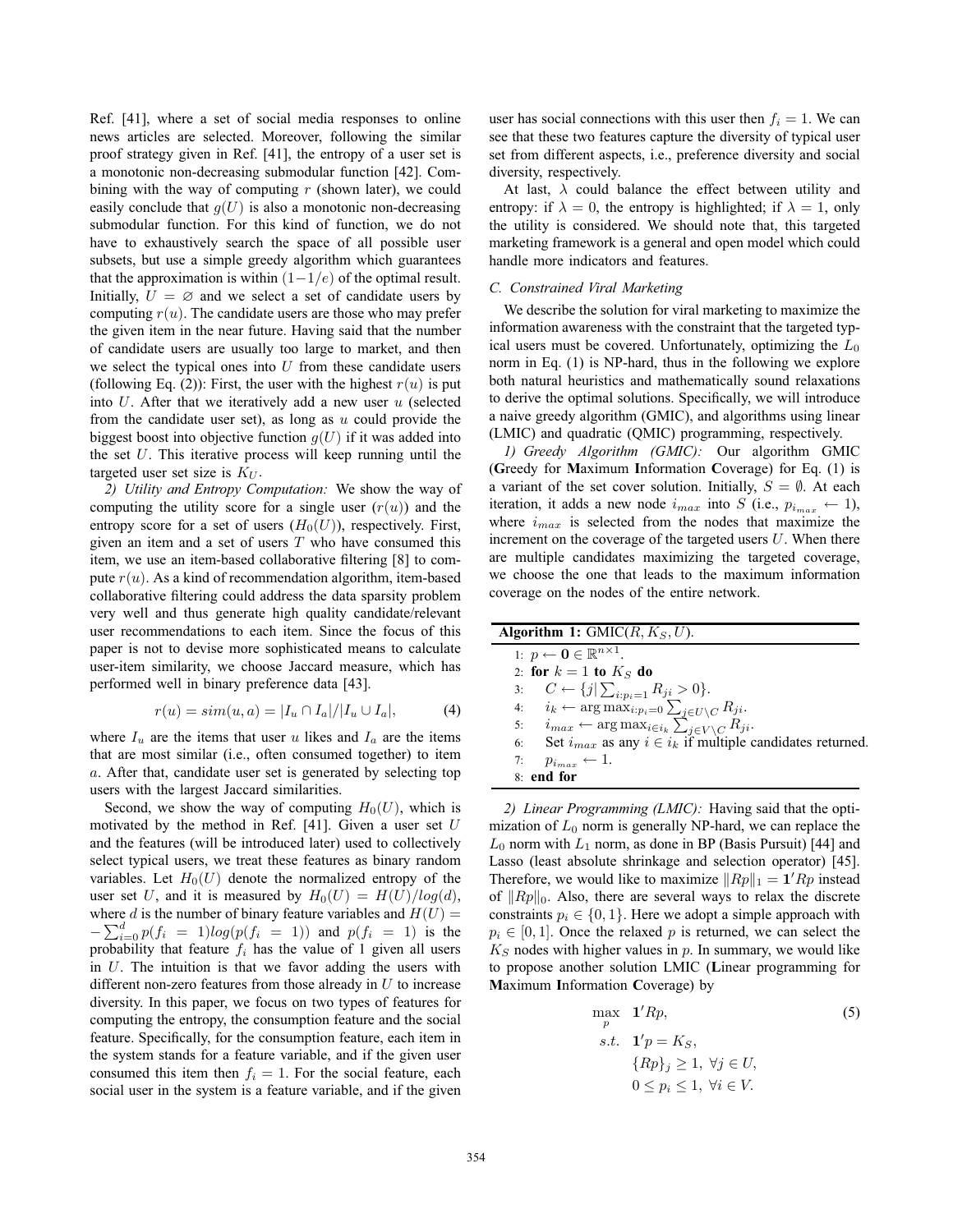3) Quadratic Programming (QMIC): Indeed, the  $L_1$  norm is an upper bound of  $L_0$  norm in our problem. For the maximization problem, it is intuitively better to work with a lower bound. To this end, we provide the following lower bound of  $||Rp||_0$ :

**Theorem 1**  $||Rp||_0 \ge \frac{3}{2}\mathbf{1}'Rp - \frac{1}{2}p'Qp$ , where  $Q = R'R$ .

*Proof:* It is straightforward to see

$$
||Rp||_0 = || \cup_{i:p_i=1} \{j|R_{ji} = 1\}||
$$
  
\n
$$
\geq \sum_{i:p_i=1} ||\{j|R_{ji} = 1\}||
$$
  
\n
$$
-\sum_{\substack{i_1,i_2:i_1  
\n
$$
= \frac{3}{2} \sum_{i:p_i=1} ||\{j|R_{ji} = 1\}||
$$
  
\n
$$
- \frac{1}{2} \sum_{i_1,i_2:p_{i_1}=p_{i_2}=1} ||\{j|R_{ji_1} = 1\} \cap \{j|R_{ji_2} = 1\}||.
$$
$$

Now we can conclude the proof with

$$
\sum_{i:p_i=1} \|\{j|R_{ji}=1\}\| = \sum_{i:p_i=1} \mathbf{1}'R_{*i} = \mathbf{1}'Rp,
$$

and

$$
\sum_{\substack{i_1, i_2: p_{i_1} = p_{i_2} = 1}} ||\{j | R_{j i_1} = 1\} \cap \{j | R_{j i_2} = 1\}||
$$
  
= 
$$
\sum_{i_1, i_2: p_{i_1} = p_{i_2} = 1} Q_{i_1 i_2} = p' Q p.
$$

With Eq.  $(1)$ , similar to the formalization in Eq.  $(5)$ , we can optimize

$$
\max_{p} \frac{3}{2} \mathbf{1}'Rp - \frac{1}{2}p'Qp,
$$
\n*s.t.* 
$$
\mathbf{1}'p = K_S,
$$
\n
$$
\{Rp\}_j \ge 1, \ \forall j \in U,
$$
\n
$$
0 \le p_i \le 1, \ \forall i \in V.
$$
\n(6)

In the following, we call this solution as QMIC (**Q**uadratic programming for **M**aximum **I**nformation **C**overage).

Actually, the biggest difference between the greedy algorithm (GMIC) and the approximating algorithms (LMIC and QMIC) is on their convexities. Both LMIC and QMIC are convex and will result in a global optimum respectively, only if the constraints could be satisfied. Here, we will leave the situation when those constraints may not be satisfied as a future work. In contrast, GMIC is non-convex and it will stuck at a local optimal solution, which might be far away from better alternatives. In summary, GMIC is able to return a result for any situations without performance guarantee, while LMIC and QMIC could return the global optimized result under some constraints. Notice that, since both LMIC and QMIC are the approximating methods, their globally optimized results may not be better than the local output of GMIC (this could be observed in the experiments).

# IV. EXPERIMENTS

We conduct experiments on real-world datasets to demonstrate: (1) The effects of parameter  $\lambda$  for typical user selection in targeted marketing; (2) The performance of our integrated marketing algorithms; (3) The overlap of the seed users.

# *A. Experimental Setup*

**Datasets.** We choose two datasets from different domains: Ihou and Epinions. Ihou is an online Karaoke dataset that is collected from ihou.com<sup>1</sup>, which contains all the singing (consumption) records of the users, and meanwhile, the users' social connections (follower-followee relationships) between July 2011 and April 2012; Epinions<sup>2</sup> is a dataset about the user ratings on the articles and it also contains a directed user-trust network [46]. Thus, the items for marketing are the songs or the articles, respectively. Detailed information of these datasets can be seen in Table II. We select the users who have consumed at least 5 items. Then, for each user's consumption record, we split it into a training set and a test set, by selecting the first 20 percentage of the consumption to be part of the training set and the remaining ones to be part of the test set. In this way, we could treat these items as the cold-start products that need social marketing.

| <b>TABLE II</b>             |         |         |               |               |  |  |  |
|-----------------------------|---------|---------|---------------|---------------|--|--|--|
| STATISTICS OF THE DATA SET. |         |         |               |               |  |  |  |
| Data                        | #Users  | #Items  | #Social Edges | #Consumptions |  |  |  |
| Ihou                        | 86,192  | 9.588   | 455,424       | 766,861       |  |  |  |
| Epinions                    | 114.467 | 112.194 | 717.667       | 13,261,571    |  |  |  |

**Benchmark Methods.** Following their names in the step of viral marketing, we call the specific algorithms under our proposed integrated marketing solution as GMIC, LMIC and QMIC, respectively. Specifically, for each algorithm (e.g., GMIC), we first use Eq. (2) to find typical users, and then select the corresponding constrained viral marketing strategy (e.g., GMIC). We compare with several benchmark methods:

- *TU* is short for Targeted Users. In this method, we directly choose the typical users selected from targeted marketing as seeds for the following viral marketing.
- *CELF* is short for "Cost Effective Lazy Forward" [29] implemented under Independent Cascade (IC) model [25]. To the best of our knowledge, CELF (a greedy algorithm) is the most effective (though not the efficient one) solution for the traditional viral marketing.
- *RGMIC*, *RLMIC* and *RQMIC*. These three methods are the GMIC, LMIC and QMIC with randomly selected typical users.

We use TU and CELF, which considers only targeted marketing or viral marketing, respectively, to demonstrate the benefits provided by our integrated marketing approach. Meanwhile, the comparisons with RGMIC, RLMIC and RQMIC help us test the effectiveness of our selected typical users.

All the experiments were performed on a server of Windows 64-bit operating system with 2 GHz 24-Core Intel(R) XeonR E5-2620 CPU and 128GB of main memory.

<sup>1</sup>http://www.ihou.com/

<sup>&</sup>lt;sup>2</sup>http://www.trustlet.org/wiki/Extended\_Epinions\_dataset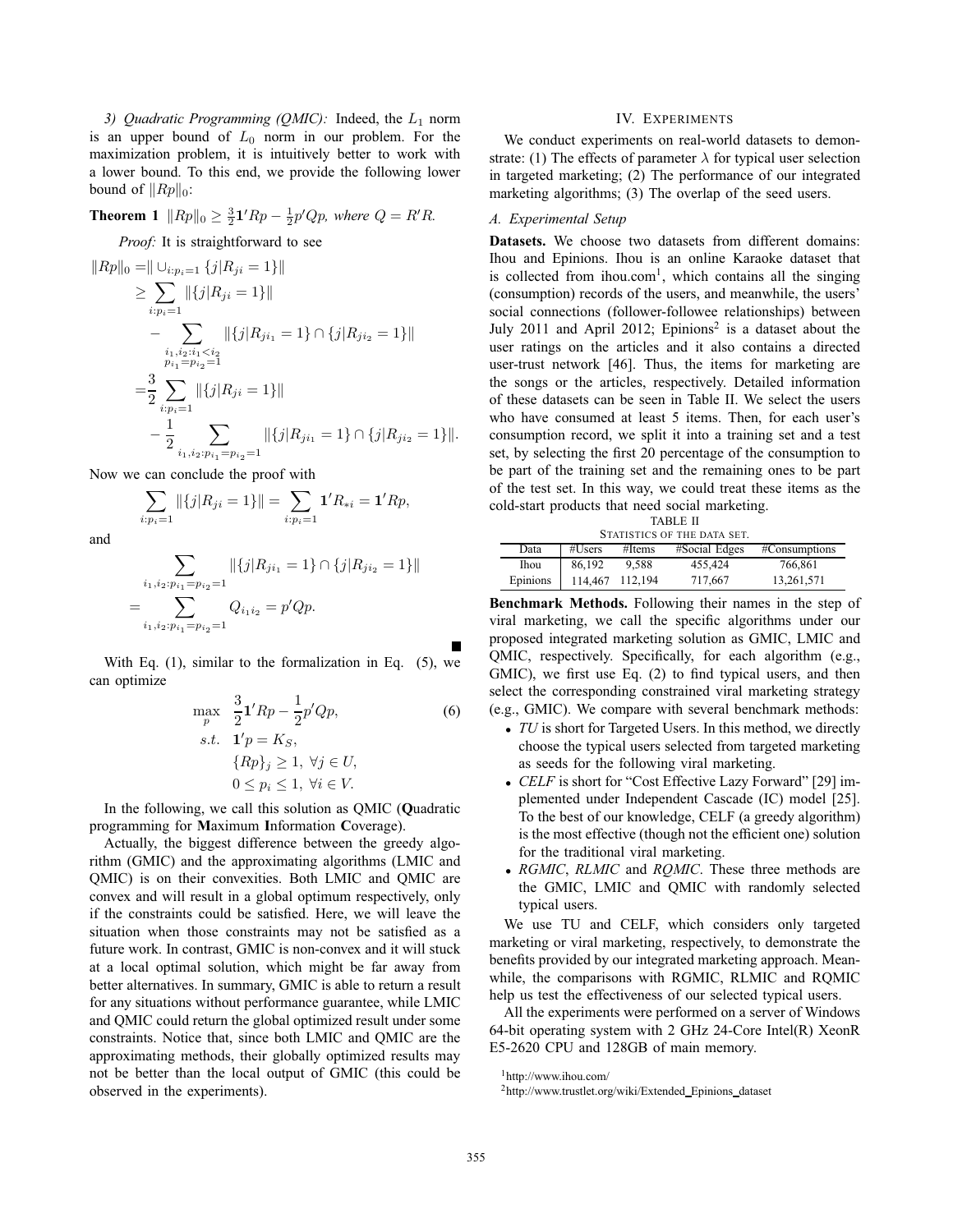

## *B. Typical User Selection*

We compare the results of the typical user selection under different  $\lambda$  (Eq. (2)). For better measuring users' utilities by Eq. (4), we focus on the items with  $|T|$  (number of the users who have consumed this item in the training set) larger than 10. First, Fig. 3 illustrates the average Jaccard similarities between the results under  $\lambda = 1$  (i.e., no diversity is included) and other  $\lambda$  (in [0,1)). Specifically, for each item and  $\lambda$ , we run Eq. (2) to get a set of 10 typical users from the Top-50 candidate users with the highest  $r(u)$ . The Jaccard similarity of the user sets and the Jaccard similarity of the consumed items of these user sets are reported. Similar results could be observed from both Fig. 3(a) and Fig. 3(b): The smaller the  $\lambda$ , the bigger the difference between the user sets and the items. This implies that Eq. (2) and the features that we use are able to help select different typical users under different  $\lambda$ , and these users also have different item preferences.

Second, we compare the different typical user selection results in terms of user recommendation. Here, we directly test if the  $K$  typical users selected by Eq. (2) will finally consume the given item or not, and we choose the "Precision" and "Recall" [8] as the evaluation metrics. These recommendation results under different  $\lambda$  is shown in Fig. 4. We take Ihou as an example and similar results could be observed from Epinions. We can see that precision decreases (recall increases) when the number of typical users becomes larger. This implies that our item-based collaborative filtering could estimate the user preference very well as the higher ranked users have more probability to consume the item. Another interesting observation is that the best recommendation performance is achieved when  $\lambda = 0$ , while  $\lambda = 1$  performs the worst. This means our method of introducing diversity could benefit both the recommendation accuracy and the information coverage of viral marketing (this will be shown in the following).

## *C. Marketing Performance Comparison*

In this subsection, we compare the effectiveness and efficiency of each marketing solution. Specifically, we evaluate effectiveness from three different aspects: the coverage on the



targeted typical users (Targets Coverage), the coverage on the ground truth users, i.e., the users in the test set (Test Set Coverage); and the coverage on other users in the entire network (Global Coverage). Without loss of generality, we compute the information cover matrix  $R$  by the Linear influence model [28] and the threshold  $t$  for measuring information awareness is set to be 0.1 for Ihou and 0.01 for Epinions (according to the sparsity), respectively. Notice that, even the Linear algorithm is fast enough, it is still impossible to compute the influence spread for all the nodes, since  $R$  will be too large. Thus, we first run PageRank [47] and only compute the influence spread  $f_i$  for 1,000 nodes with the highest PageRank values. In this way, we have  $1,000$  candidate seeds (columns) in  $R$ . For the sake of convenience, we let the size of the seed set be equal to the size of the typical user set  $(K = K_U = K_S)$  making sure<br>that the constraints in LMIC and OMIC could be satisfied and that the constraints in LMIC and QMIC could be satisfied, and we choose comparatively small  $K$  ranging in [2,10].

**Targets Coverage.** Fig. 5 shows the coverage results on targeted typical users. Since most of the solutions (i.e., G-MIC, LMIC, QMIC, RGMIC, RLMIC, RQMIC and UT) treat typical users as constraints when selecting seeds, they could certainly get the 100% cover ratio on typical users as long as  $K_S \geq K_U$ . For consistency, we denote all these methods as "Constrained methods" in Fig. 5. In contrast, the global optimization method CELF does not suffer from such a constraint. Thus, CELF could not cover most of the typical users, no matter what  $\lambda$  (e.g., 0 and 1) and datasets are used. Test Set Coverage. Fig. 6 illustrates the final information coverage on the ground truth users. Here, the ground truth users are those that consumed this specific item in the test set. Compared to the targets coverage, cover ratio on the test set is an even more straightforward metric for evaluating each marketing strategy. Fig.  $6(a)$ - $(d)$  in the first line are the test set coverage results for Ihou and the four sub-figures in the second line are for Epinions. Since only methods GMIC, LMIC and QMIC are sensitive to parameter  $\lambda$ , we draw them under different  $\lambda$  settings (i.e., 0, 0.5, 1). For better illustration<sup>3</sup>, we split the benchmark methods into different subfigures, e.g., CELF and UT are only compared in the figure when  $\lambda = 0$ .<br>From Fig. 6(a)-(c) we can see that our methods could cover From Fig. 6(a)-(c) we can see that our methods could cover much more users in the test set of Ihou for each  $\lambda$ . Similar results on Epinions could be also observed in Fig. 6(e)-(g).

Meanwhile, we investigate more details on the effect of tuning  $\lambda$  in terms of the cover ratio of the selected seeds.

<sup>3</sup>Actually, for both Test Set Coverage and Global Coverage, we magnify the results of benchmark UT 100 times to make it be comparable with others.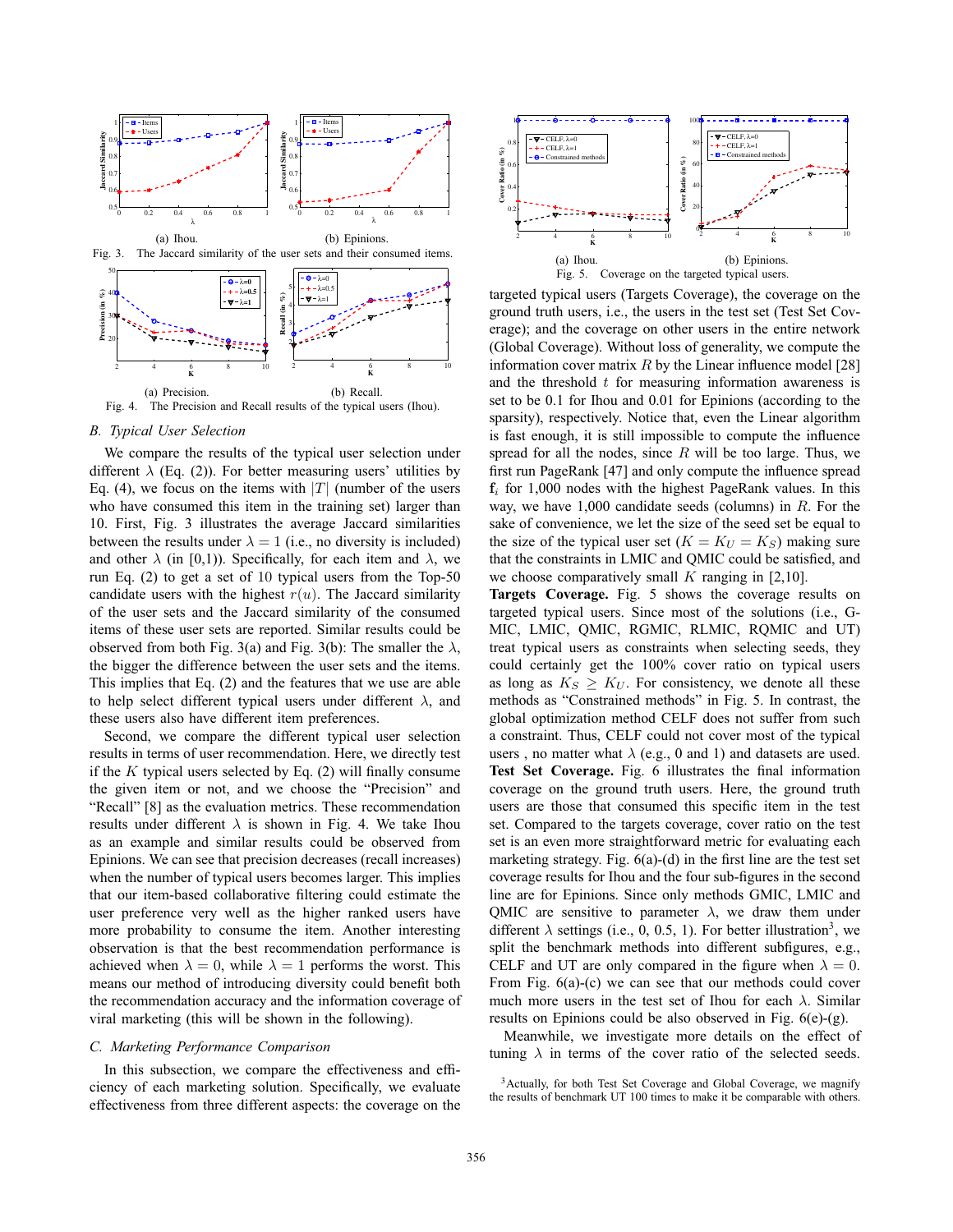



Fig. 8. The average (per item) computational costs. To this end, we set  $\lambda$  ranging from 0 to 1, with step 0.2, and compute the corresponding cover ratio on test set with  $K=6$ . The results on two datasets are shown in Fig.  $6(d)$ and Fig. 6(h), respectively. From these figures we can see that adding diversity in our objective function Eq. (2) could generally help select more typical users, since much more ground truth users in the test set are covered. According to these two figures, it is better to set  $\lambda$  no bigger than 0.5.<br>Clobal Coverage, Indeed, test set coverage only measured

**Global Coverage.** Indeed, test set coverage only measures the observed/direct profit. When evaluating the marketing performance, the potential profit is also an important metric and this can be measured by the expected information coverage on the entire network. The performance of each method under this metric (i.e.,  $||Rp||_0$ ) is reported in Fig. 7. Actually, the arrangement in Fig. 7 is similar to that in Fig. 6. From this figure (i.e., Fig. 7(a)-(c) and Fig. 7(e)-(g)), we can see that our methods generally outperform the baselines. However, there is one exception, i.e., CELF also performs very well on Epinions in Fig. 7(e). The reason is that CELF outputs the seeds with in Fig. 7(e). The reason is that CELF outputs the seeds with the biggest influence spread  $f_{S\rightarrow V}$  (i.e.,  $\sum_{S\in V} f_{S\rightarrow j}$ ) while our methods optimize the constrained information coverage with  $R$ . Thus, under this global coverage metric, CELF may perform better (e.g., as shown in Fig. 7(e) when the constraints dominate our selection) or worse (as shown in Fig. 7(a) when threshold  $t$  is large enough to make a big difference between influence spread and information coverage) than our methods. Also, the differences observed from some of the figures seems to be small, that's because the range of the y-coordinate (Cover Num.) is very large. Actually, these improvements are significant, e.g., GMIC could cover 930 users more than CELF<br>when  $K = 10$  in Fig. 7(e) Meanwhile, the global coverage when  $K = 10$  in Fig. 7(e). Meanwhile, the global coverage

also changes in terms of different  $\lambda$  (Fig. 7(d) and Fig. 7(h)), and the trend is similar to that in the test set coverage.

In summary, combining the results in Fig. 5, Fig. 6 and Fig. 7, we conclude that: (1) Compared with the methods using randomly selected typical users (i.e., RMIC, RLMIC and RQMIC), the viral marketing methods with the typical users selected based on Eq. (2) (i.e., GMIC, LMIC and QMIC) could better cover the users in the test set and other users in the network. This again demonstrates that our objective function  $(Eq. (2))$  helps find both relevant and diversified typical users; (2) The traditional viral marketing method (i.e., CELF) can not deal with the scenarios when social marketing meets constrained customers, and the constrained customers are usually not influential enough to spread the specific information (i.e., UT). In contrast, our proposed solutions could maximize the information coverage with the constrained customers. (3) GMIC, LMIC and QMIC perform similarly, and their differences have been discussed in Section III-C.

Running Time. We compare the computational efficiency, and the results are shown in Fig. 8. We only present the computing time of GMIC, LMIC and QMIC because the time cost of RGMIC, RLMIC and RQMIC are the same with these algorithms, and UT almost has no time consumption while CELF is too time-consuming for a large number of Monte-Carlo simulations. Similar results could be observed from Fig. 8(a) and Fig. 8(b), where we can see that among our proposed algorithms, the naive greedy algorithm GMIC is the most efficient for locating influential seeds to market an item.

## *D. Overlap of Seed Users*

We provide a further understanding of the relations between each marketing solution. First, we record the selected seed users of each algorithm, and the seeds for all the items are summarized together to stand for this specific method (e.g., GMIC). Then, the Jaccard similarity of these 7 seed sets are demonstrated in Fig. 9, and we do not show the results of UT algorithm, since its seeds (i.e., typical users) have little overlap with others. Here, we fix the size of each seed set as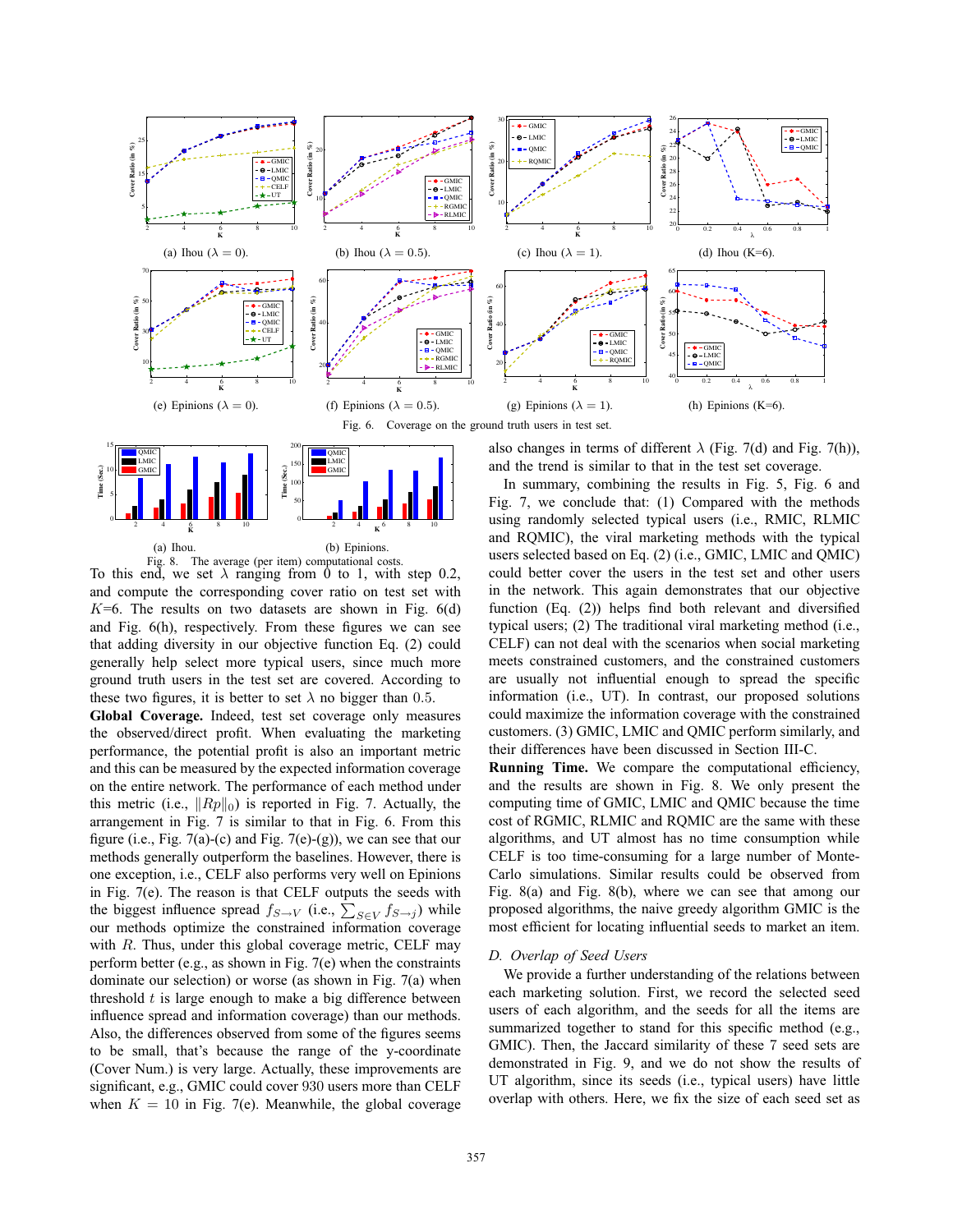



Fig. 9. The Jaccard similarity of the seed users (Epinions). 10, and  $fix \lambda = 0$  for GMIC, LMIC and QMIC. Meanwhile, we just show the results on Epinions dataset and the similar

results on Ihou are omitted due to the limited space. Several interesting observations could be found in Fig. 9. For instance, the seeds output by GMIC, LMIC and QMIC have high overlap with each other, and the random version of these methods (i.e., RGMIC, RLMIC and RQMIC) also perform similarly. However, there is little overlap between these two types of algorithms. This implies that the different typical users will lead to different seed users for GMIC, LMIC and QMIC. Another observation is that CELF seems to be the most dissimilar one. Actually, as a non-personalized marketing strategy, CELF only selects the global influential nodes, and this is different from other methods which could generate seed users for each item. Meanwhile, it does not consider the influence distribution of each candidate seed.

## V. DISCUSSION

We discuss the advantages and limitations of this study. From the experimental results, we can see that the proposed integrated marketing approach works well for social marketing with constrained customers. Specifically, the selected typical users are both relevant and diverse, and thus could represent the potential customers of one specific item. Given these typical users as the constraints, our greedy method GMIC and the approximating algorithms (LMIC and QMIC) could lead to the maximum information coverage.

As a general framework, each step of our integrated marketing approach may be further improved in the future. First, in this paper, we only use limited information and metrics to select the typical users for targeted marketing. We believe this process should be much more complicated in the realworld marketing. Thus, we plan to incorporate more features and domain knowledge for the better definition and selection of typical users. Second, the algorithms designed for viral marketing may not perform well when the size of the seed set is smaller than the size of the typical users. Since the programming methods (LMIC and QMIC) may find no feasible solutions, while the GMIC method can only return local solution without performance guarantee. Then, how to find reliable marketing solutions for such a situation will be a very challenging research problem. Third, the performance (e.g., robustness) of our discoveries will be tested through more experiments. For instance, we plan to try more experimental settings (using other influence models to get  $R$ ) on even larger datasets. Last but not least, for better marketing, we would like to figure out other factors(e.g., contexts [48] or significant events) beyond social influence that have impact on the consumption behaviors of social customers.

# VI. CONCLUSION

In this paper, we provided a focused study on the integrated social marketing problem. Our target is to maximize the information coverage of some of the carefully selected typical users and maximize the information coverage on the entire social network simultaneously. Along this line, we first generated many candidate users by item-based collaborative filtering. Then, we selected the typical users from these candidate users for targeted marketing, and this was finished by balancing the users' utility scores and their entropy. Next, we treated these item-specific typical users as constraints and proposed three viral marketing solutions, GMIC, LMIC and QMIC, for finding a set of seed users to solve this constrained information awareness/coverage problem. Finally, extensive experimental results on real-world social network datasets demonstrated the effectiveness of our proposed marketing approach. We hope this study could lead to more future work.